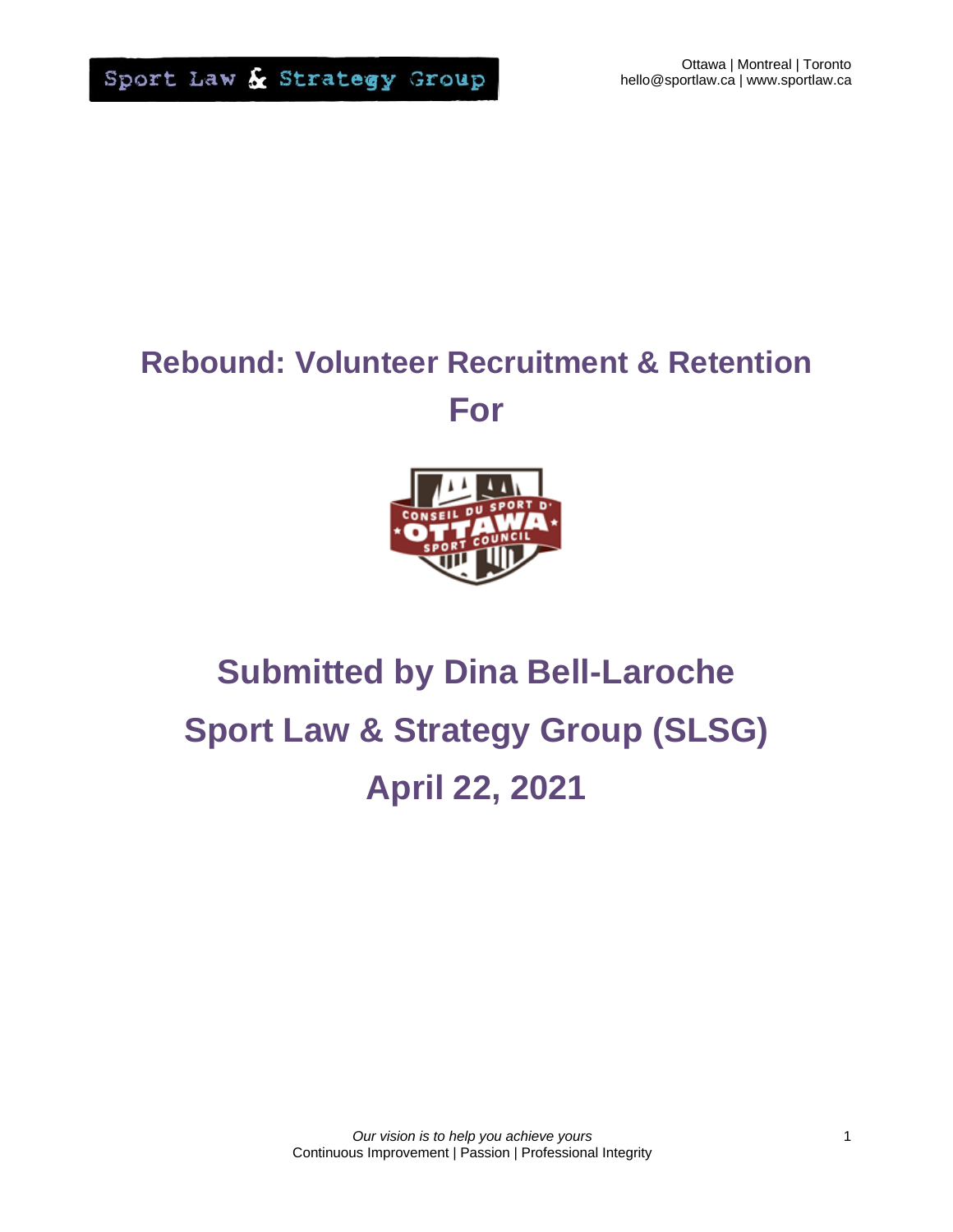#### **SUMMARY**

In its continuing efforts to provide helpful and relevant information to local Ottawa sport clubs, the Ottawa Sport Council, supported by the Ontario Trillium Foundation's Resilient Communities Fund, has launched Rebound – a free, 6-part program to support pandemic recovery.

This workshop focused on identifying existing challenges of recruiting volunteers in sport and gave participants an opportunity to identify the skills required to serve as Directors, Coaches, Committee members, Team Managers, and Safety Officers. Moreover, participants worked through the various recruitment, retention, renewal and recognition strategies to enhance their existing volunteer practices.

The following brief provides a highlight of the workshop and the contributions from the participants throughout the day served to create an engaging experience for all.

#### **OPENING COMMENTS**

Marcia welcomed everyone to the meeting and provided a great overview of why community sport is so important to supporting a healthy pandemic recovery for Canadians.

Dina Bell-Laroche was welcomed and shared the highlights of her volunteer experience as a local soccer coach and why volunteering matters to her.

The meeting norms were highlighted in the Chat Box and included:

- Maintaining an open mind and heart
- Be curious
- To engage meaningfully
- And to honour the indigenous lands from which we were all meeting today

We used a **CHECK-IN TOOL** as a way of connecting. Participants were invited to share

their 'I feel' state and Dina reminded participants of the benefits of using this tool across the various domains … with Staff, with other Board members, with Coaches, and with Athletes. This Check-In Tool has been used extensively throughout sport and has proven to be a useful way for individuals to connect.

#### I am feeling ...

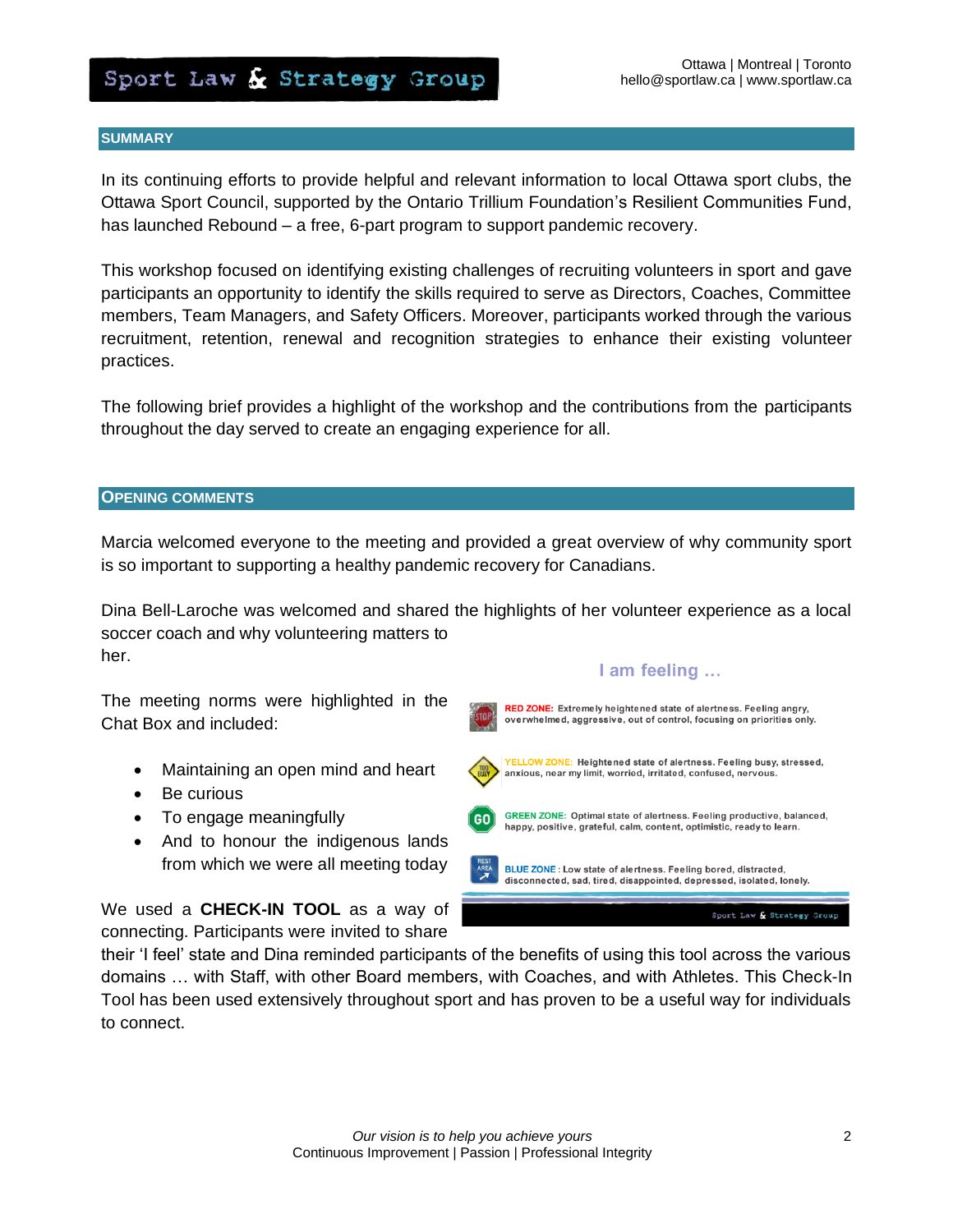Dina then shared highlights of volunteer trends affecting all of sport. A copy of the PPT Deck has been provided alongside this summary.

A highlight of the workshop was the focus on the 5 Rs of Volunteerism. Participants were then invited to share in diads their reason for volunteering and how they liked to be recognized. Some shared that they:

- A small acknowledgement was sufficient
- Personalized thanks you were greatly appreciated
- Providing an opportunity to grow through learning opportunities
- Giving Back
- Feeling connected to a sport I love
- Making a difference

#### **5 Rs of Volunteerism**

- $\checkmark$  Recruit wisely ... have a plan, have and review job descriptions, conduct interviews and do reference checks.
- $\checkmark$  Retain ... provide feedback, express gratitude, talent ID, set clear expectations (time, commitment, skillset), provide other opportunities.
- $\checkmark$  Renew ... pay/ cost share training, be proactive.
- $\checkmark$  Recognize ... little things count, say thank you, awards, personalize.
- $\checkmark$  Retire ... provide term limits, exit interviews, transfer knowledge, acknowledge contribution.

Sport Law & Strategy Group

Volunteers were then invited to share in smaller groups to explore the challenges of recruiting and retaining volunteers since the pandemic and what were some of the needs, fears and challenges that they faced when recruiting and retaining volunteers. Some of what was shared included:

- Concerns about how tired and exhausted people are.
- Concerns and challenges that people don't feel they have the time to volunteer.
- Some are not volunteering because they don't feel they have the right skill set.
- Some are scared to return to volunteering because they don't trust that people will be following the protocols.
- Some are overwhelmed with the sheer requirements of what is needed to run a 21<sup>st</sup> Century sport organization.
- Concerns were raised whether coaches feel equipped to deal with athletes from an emotionally intelligent and trauma informed perspective. For more ways on supporting coaches to access more than just technical and tactical information, please check out this blog:<https://sportlaw.ca/into-the-deep-accessing-the-5th-dimension/>
- Additional insights were shared when we came back from plenary and are identified below.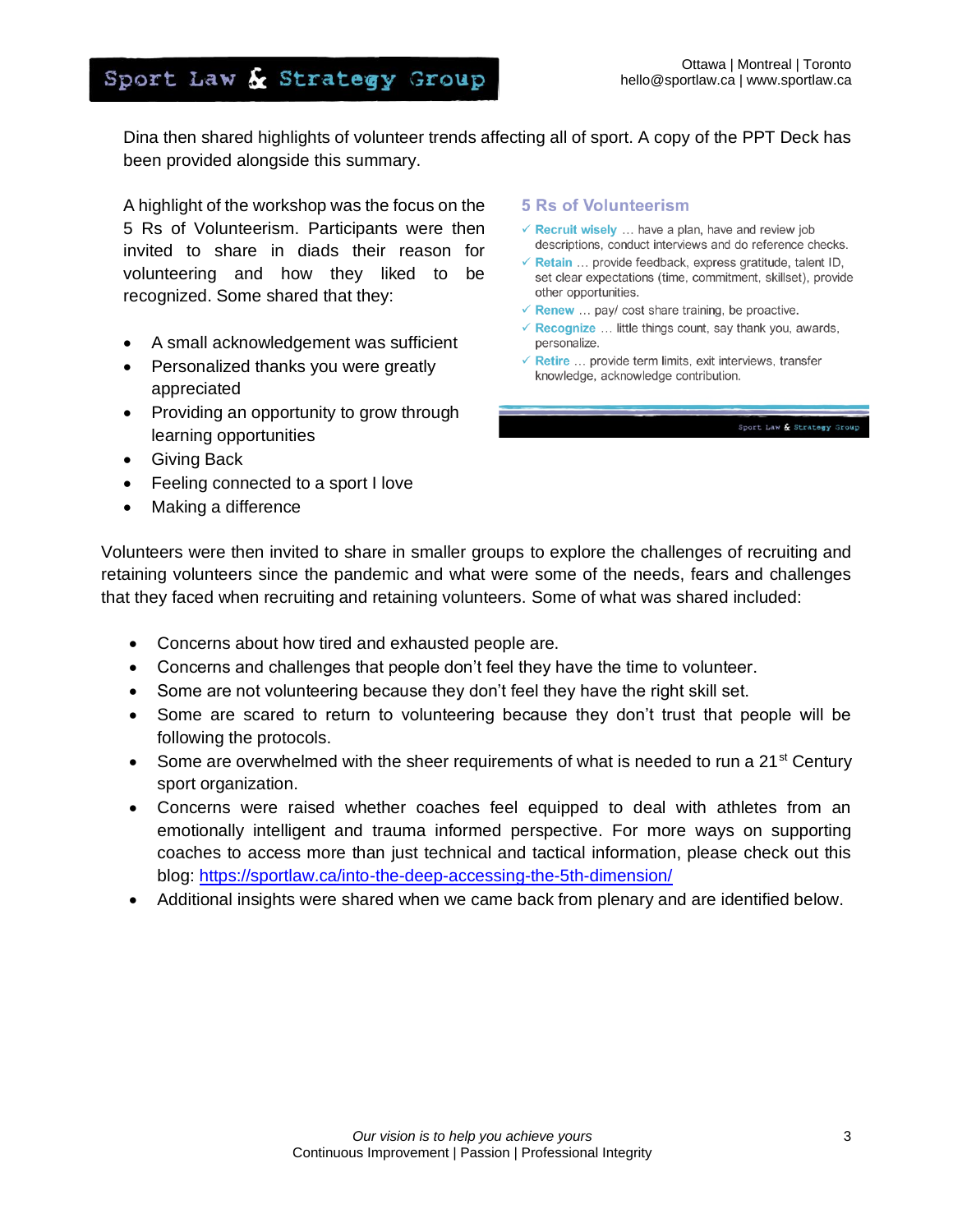| - Changing nature of rules<br>will bring<br>protocol officers<br>- Liability and safety issues -<br>- Fear of the unknown<br>- Delegation was harder<br>especially for younger age<br>- Will we survive?<br>- Board members or staff had<br>groups - extra burden<br>to do more of the work<br>- Cleaning equipment needs to<br>- Recruiting people back from<br>increase safety requirements<br>the Pandemic who might now<br>- hard to keep people engaged<br>be volunteering elsewhere<br>- Creating smaller groups so<br>- Helps to provide honoraria<br>volunteers might feel safer<br>- Hard to plan if you are an<br>- Level of unpredictability with<br>indoor sport<br>moving targets<br>- Becoming more mindful of<br>- difference between one and<br>how to communicate with our<br>done v consistent/ long term<br>volunteers - drifting off to<br>volunteers<br>other areas<br>- hosting events/ tournaments<br>- when volunteers leave, we lose<br>helps us attract new volunteers<br>volunteer knowledge which shifts<br>- challenge is we aren't hosting<br>culture - importance of transferring<br>events; retention might be good<br>knowledge<br>but it's hard to get new ones. | - Allowing people to volunteer<br>as much as they can - being<br>acccessible -find your way in<br>- Increase level of<br>competencies required<br>including training to fulfill legal<br>requirements<br>- How might we coordinate our<br>collective needs so that we are<br>working together as sport<br>community in Ottawa in<br>common areas of needs?<br>volunteerism creates socialization<br>opportunities but this has been<br>disrupted - not meeting<br>fundamental need |
|----------------------------------------------------------------------------------------------------------------------------------------------------------------------------------------------------------------------------------------------------------------------------------------------------------------------------------------------------------------------------------------------------------------------------------------------------------------------------------------------------------------------------------------------------------------------------------------------------------------------------------------------------------------------------------------------------------------------------------------------------------------------------------------------------------------------------------------------------------------------------------------------------------------------------------------------------------------------------------------------------------------------------------------------------------------------------------------------------------------------------------------------------------------------------------------------------|------------------------------------------------------------------------------------------------------------------------------------------------------------------------------------------------------------------------------------------------------------------------------------------------------------------------------------------------------------------------------------------------------------------------------------------------------------------------------------|
|----------------------------------------------------------------------------------------------------------------------------------------------------------------------------------------------------------------------------------------------------------------------------------------------------------------------------------------------------------------------------------------------------------------------------------------------------------------------------------------------------------------------------------------------------------------------------------------------------------------------------------------------------------------------------------------------------------------------------------------------------------------------------------------------------------------------------------------------------------------------------------------------------------------------------------------------------------------------------------------------------------------------------------------------------------------------------------------------------------------------------------------------------------------------------------------------------|------------------------------------------------------------------------------------------------------------------------------------------------------------------------------------------------------------------------------------------------------------------------------------------------------------------------------------------------------------------------------------------------------------------------------------------------------------------------------------|

Following lunch, participants were invited to break into small groups, each using the Recruitment and Retention Tool that was provided to them in advance of the session. The responses are shared in **Appendices 1 to 5.**

Some of the highlights included:

- Ensure your Risk and Safety commitments are being attended to through a committee with clear Terms of Reference and job descriptions. Risk management is everyone's responsibility and includes not a broader expectation around safe sport, concussion safety, pandemic protocols, Rule of 2, equity/diversity/ inclusion/ indigeneity.
- Small efforts can go a long way. Something as simple as showing more diversity in our photos will communicate our Club's interest in being more diverse. We need to 'see them' to 'be them.
- We need to create opportunities for younger people to serve on Boards by enduring we have femtors and mentors to support them. Also ensure Board members have the required skills to serve and are aligned with their values.
- Need to ensure coaches have the required training to support an ever increasing demand that is beyond the technical and tactical. Things like [Respect in Sport,](https://www.respectgroupinc.com/respect-in-sport/) [Mental Health First](https://sportlaw.ca/emotionally-intelligent-leaders-ways-to-unleash-your-organizations-full-leadership-potential/)  [Aid,](https://sportlaw.ca/emotionally-intelligent-leaders-ways-to-unleash-your-organizations-full-leadership-potential/) [Emotional Intelligence,](https://sportlaw.ca/emotionally-intelligent-leaders-ways-to-unleash-your-organizations-full-leadership-potential/) and [Holistic Return to Sport](https://sportlaw.ca/sport-law-strategy-groups-integral-coaches-supporting-a-healthy-and-holistic-return-to-sport/) are practical examples of an expanding requirement to offer emotionally intelligent coaching. In turn we mitigate the risk of unnecessary conflict and a reduction in complaints.
- Create inspiration videos to keep your people motivated. Here's [one example](https://www.icloud.com/attachment/?u=https%3A%2F%2Fcvws.icloud-content.com%2FB%2FAQl7XW7u62xzabzIN54n2LroD71UAUoM16kCwKGBS4XByQH-bnJ8K6Vy%2F%24%7Bf%7D%3Fo%3DAmZ4hSIZA6-uwSMoQkg55_GJW4_Y2fqtiteFNQdqQwDJ%26v%3D1%26x%3D3%26a%3DCAogLhPP4qA3F8FZPTlgyE5MVGcq4vqpawJxP0S3iPBIMp4SeBDd8Yupjy8Y3YGH_ZgvIgEAKgkC6AMA_2jAD0pSBOgPvVRaBHwrpXJqJsGQBq8QtEsSmJ8iE6odasEg9sTxhg2vj_sYbuNBqf4yOrnyZL25ciZpbZuApt9zSJ1QYhVNf1wzn4lDGk36VcoxtjNGE2IUcPBz7ZmWZw%26e%3D1621612413%26fl%3D%26r%3DB036680D-CCFC-46E5-BDFB-71959480942F-1%26k%3D%24%7Buk%7D%26ckc%3Dcom.apple.largeattachment%26ckz%3D34121340-0EBC-4AB2-9FC0-71BECD8DE501%26p%3D20%26s%3DHV59bpTW-DCVPku2vToXcENpN24&uk=w0_3XTuMUFE8YPVSaz1LLw&f=ATTENTION%20-%20WOLVES-MPEG-4%20.mp4&sz=18774759) and another way to say thanks [here](https://www.youtube.com/watch?v=Bt8OsB9UUUs) provided by Tony Zito.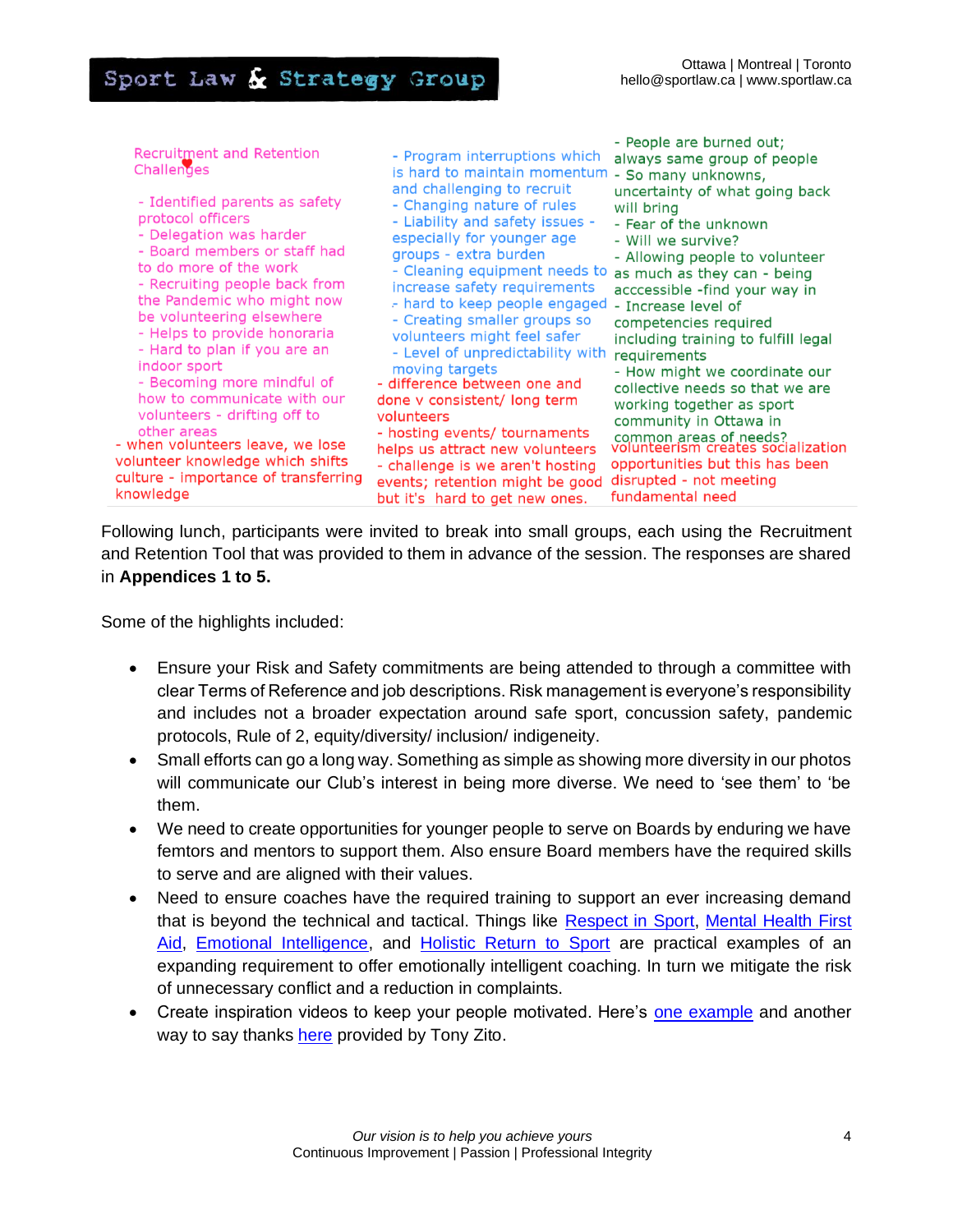#### **CONCLUSION**

Participants were encouraged to complete the survey to ensure that these sessions continue to meet the needs of participants. In addition, participants were asked to express one word that reflected how they felt about the session.

Thank Thankful<br>Wonderful Partinent Applicable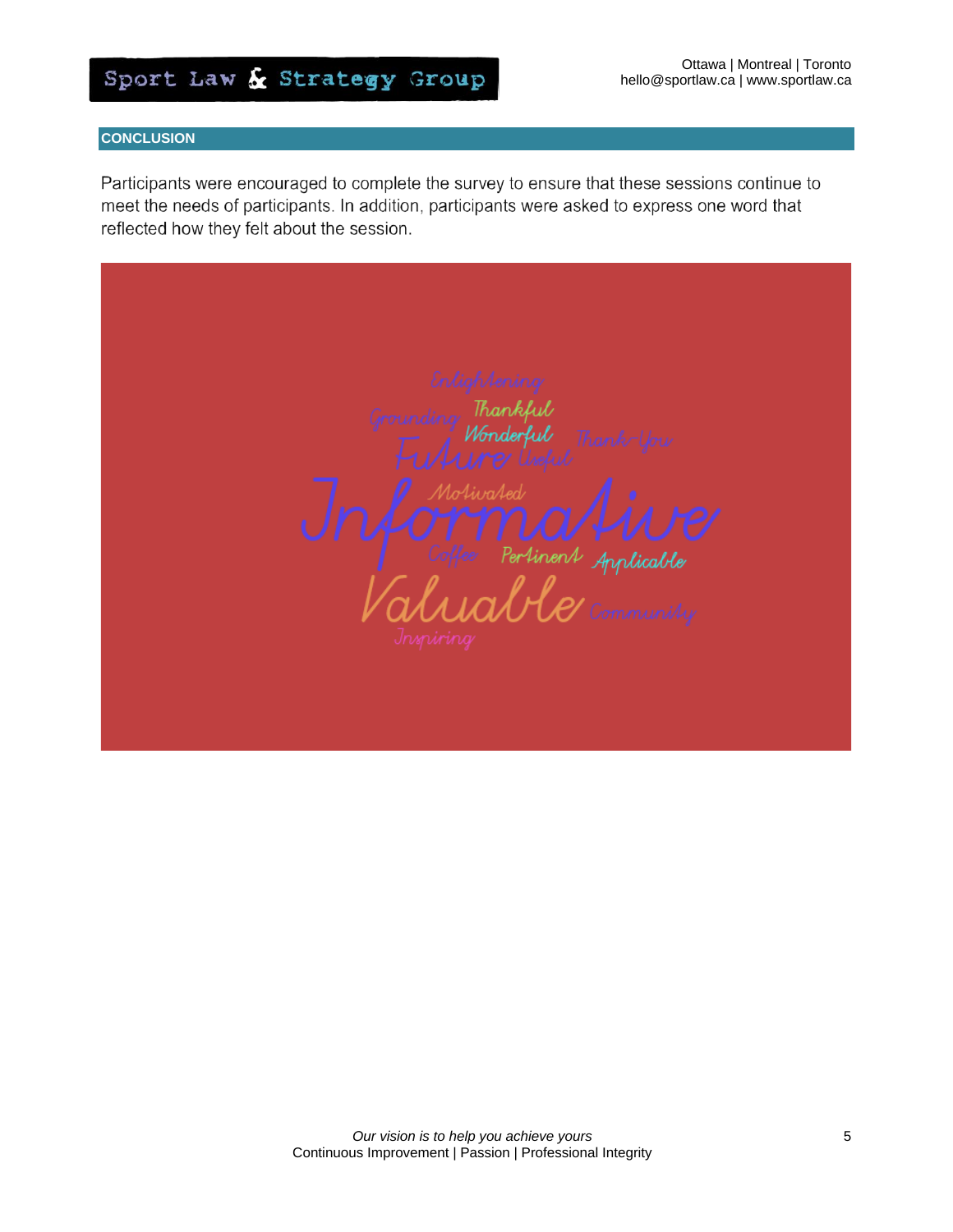

**Rebound: Volunteer Recruitment and Retention Strategy**

**Volunteer Group: Managers (Al, Linda & Kim)** 

**What might be their motivations for volunteering post pandemic: Giving back to community - social - support of their kids sport/activity - sense of obligation - rebuild and regroup**

| <b>Skills required</b>                            | <b>Recruitment</b><br><b>Strategies</b>                                                     | <b>Retention Strategies</b>                   | <b>Renewal Strategies</b>    | <b>Recognition</b><br><b>Strategies</b>                                                                                                        |
|---------------------------------------------------|---------------------------------------------------------------------------------------------|-----------------------------------------------|------------------------------|------------------------------------------------------------------------------------------------------------------------------------------------|
| Leadership                                        | Strong network to<br>reach out and connect<br>for referrals                                 | - Creditability                               | <b>Training requirements</b> | Gear<br>- volunteer medal key<br>ppl                                                                                                           |
| <b>Attention to Detail/</b><br>Organized/Reliable | - History/Past - culture<br>of organization                                                 | - Gratitude                                   |                              | - Difference and<br>appreciation of the<br>organization                                                                                        |
| Communication                                     | - Advertising of the<br>event                                                               | - Expectations - Job<br>descriptions/ details |                              | - Recognize some and<br>not others - can create<br>issues                                                                                      |
| Coachable/adaptable                               | - Community<br>Endorsement<br>(creditability) to support<br>the event/<br>organization/club | - Communication - stay<br>in touch            |                              | - Social media post - TY<br>(series of them)<br>- Athletes recognizing<br>key volunteers. (win for<br>athlete, volunteer and<br>organization). |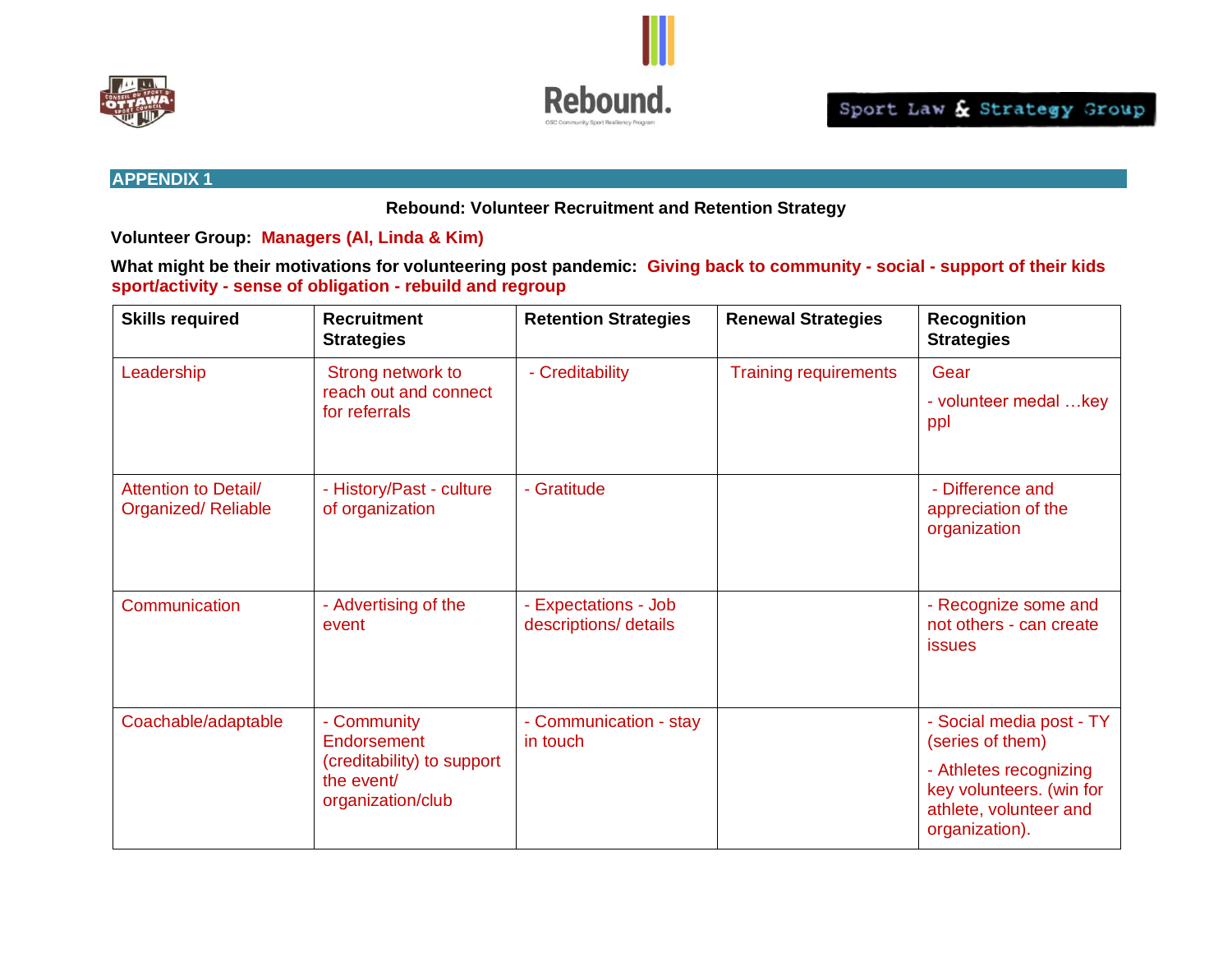



#### **Rebound: Volunteer Recruitment and Retention Strategy**

**Volunteer Group: Risk and Safety Officer**

| <b>Skills required</b>                                                     | <b>Recruitment</b><br><b>Strategies</b>                                      | <b>Retention Strategies</b>                                                          | <b>Renewal Strategies</b>                                                             | <b>Recognition</b><br><b>Strategies</b>                                                                             |
|----------------------------------------------------------------------------|------------------------------------------------------------------------------|--------------------------------------------------------------------------------------|---------------------------------------------------------------------------------------|---------------------------------------------------------------------------------------------------------------------|
| Detailed and organized                                                     | Email, social media,<br>and website notice to<br>members with<br>description | Allow to keep the risk<br>and safety position<br>focused on only their<br>core role. | Identify appropriate<br>training in all policies<br>pertaining to Risk and<br>Safety. | - Constant thank you's<br>and recognition to the<br>significant events that<br>are managed by the<br>safety officer |
| <b>Excellent</b><br>communication via oral<br>and written                  |                                                                              |                                                                                      | - Rowan's Law<br>- Covid<br>- Respect in Sport<br>- Conflict Management               | - Lifetime supply of<br>coffee                                                                                      |
| Management skills-can<br>lead a committee for<br>assistance                |                                                                              |                                                                                      | - Safety in Sport                                                                     |                                                                                                                     |
| Good in pressure<br>situation that might<br>occur in a safety<br>situation |                                                                              |                                                                                      | Access to professional<br>and legal assistance if<br>needed                           |                                                                                                                     |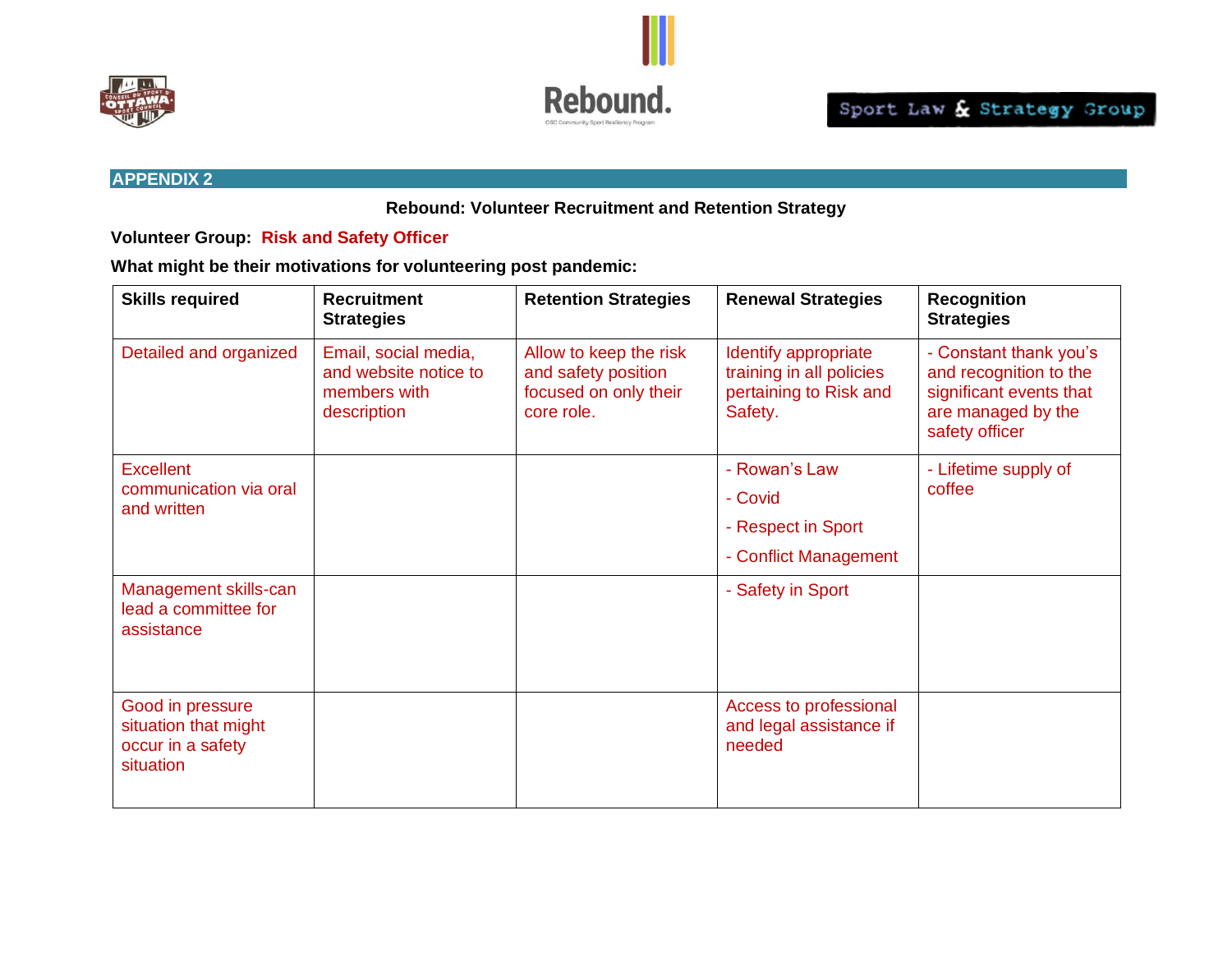



**Rebound: Volunteer Recruitment and Retention Strategy**

**Volunteer Group: Coaches (Lisa, Tony, Michael)**

| <b>Area/Sport</b> | <b>Skills required</b>              | <b>Recruitment</b><br><b>Strategies</b>                                 | <b>Retention</b><br><b>Strategies</b> | Renewal<br><b>Strategies</b> | <b>Recognition</b><br><b>Strategies</b>    |
|-------------------|-------------------------------------|-------------------------------------------------------------------------|---------------------------------------|------------------------------|--------------------------------------------|
| <b>Water Polo</b> | - NCC Certified                     | - Training Paid after<br>2 years                                        | - National Sport                      |                              | - Swag Hoodies<br><b>Mask</b><br>- T shirt |
| <b>OCSL</b>       | - Competitive need<br>certification | - Coaches come<br>with teams.<br>- Can be selected<br>from known entity |                                       |                              | - Swag with logo                           |
| <b>Futsal</b>     | - Competitive<br>Certification      | - Previous teams'<br>coaches<br>- Parents                               | - Love of the sport.                  |                              | - EOY<br>- Tournament                      |
|                   | - Rec basic training                |                                                                         |                                       |                              |                                            |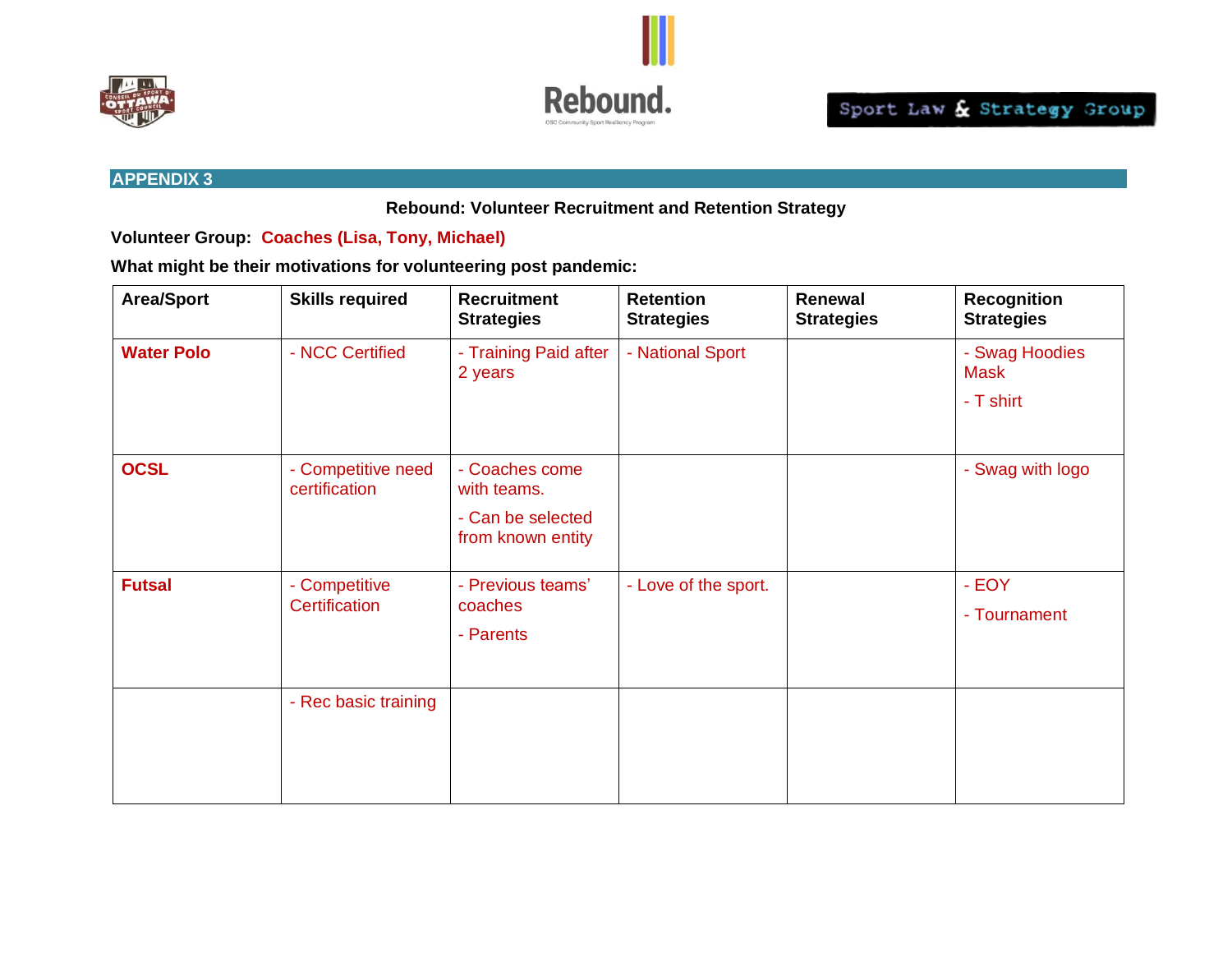



#### **Rebound: Volunteer Recruitment and Retention Strategy**

**Volunteer Group: Board Recruitment (Graeme, Hector, Jeremy, Mike)**

| <b>Skills required</b>                       | <b>Recruitment Strategies</b>                                                                                                                                                                               | <b>Retention Strategies</b>                                                                        | Renewal<br><b>Strategies</b>                                                                               | <b>Recognition</b><br><b>Strategies</b>                                                  |
|----------------------------------------------|-------------------------------------------------------------------------------------------------------------------------------------------------------------------------------------------------------------|----------------------------------------------------------------------------------------------------|------------------------------------------------------------------------------------------------------------|------------------------------------------------------------------------------------------|
| <b>Budgeting/Financial</b>                   | - Best recruitment is an excellent<br>retention Strategy<br>- Board Recruitment plan Networking<br>in business/finance Roles clearly<br>defined (Jr/Sr) OSC/Volunteer Ottawa<br><b>Nomination Committee</b> | Engagement<br><b>Feedback Loop</b><br>Input<br>Communication<br>Acting on<br>input/recommendations | Up to date<br>policies Current<br><b>Training</b><br><b>Informed</b><br><b>Volunteers</b><br>Communication | Volunteer<br>events Gestures<br><b>Verbal thank</b><br><b>VOU</b><br>Honor/award<br>Gift |
| Risk Management-<br><b>Critical Thinking</b> | Best recruitment is an excellent<br>retention Strategy<br>Board Recruitment plan Networking in<br>business/finance Roles clearly defined<br>(Jr/Sr) OSC/Volunteer Ottawa<br><b>Nomination Committee</b>     |                                                                                                    |                                                                                                            |                                                                                          |
| Commitment/Dedication                        | Best recruitment is an excellent<br>retention Strategy<br>Board Recruitment plan Networking in<br>business/finance Roles clearly defined<br>(Jr/Sr) OSC/Volunteer Ottawa<br><b>Nomination Committee</b>     |                                                                                                    |                                                                                                            |                                                                                          |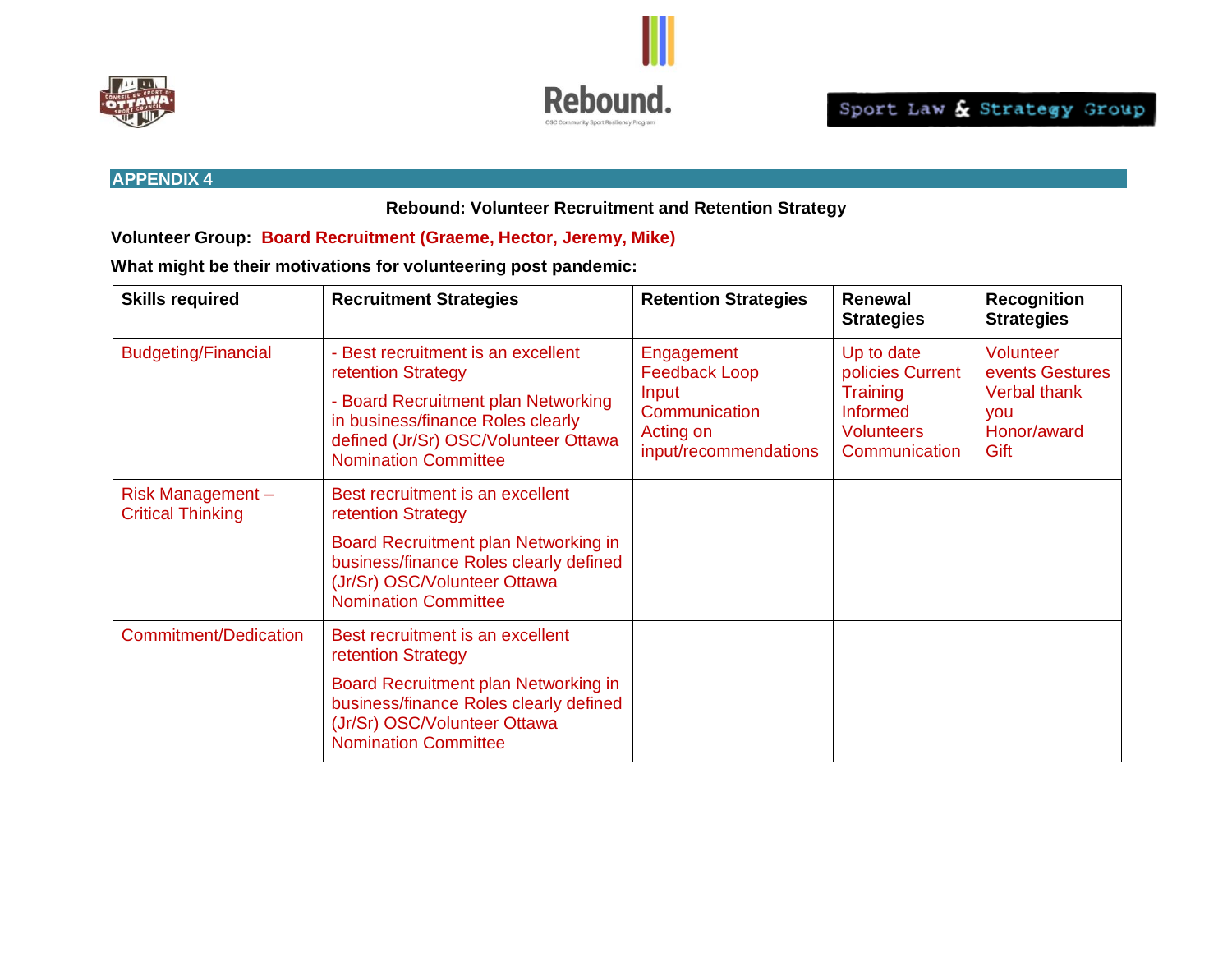



| <b>Relevant Experience</b>                                     | Best recruitment is an excellent<br>retention Strategy                                                                                        |  |  |
|----------------------------------------------------------------|-----------------------------------------------------------------------------------------------------------------------------------------------|--|--|
|                                                                | Board Recruitment plan Networking in<br>business/finance Roles clearly defined<br>(Jr/Sr) OSC/Volunteer Ottawa<br><b>Nomination Committee</b> |  |  |
| Motivation aligned with<br>Org's vision,<br>mission/philosophy | Best recruitment is an excellent<br>retention Strategy                                                                                        |  |  |
|                                                                | Board Recruitment plan Networking in<br>business/finance Roles clearly defined<br>(Jr/Sr) OSC/Volunteer Ottawa<br><b>Nomination Committee</b> |  |  |
| <b>Demonstrated</b><br>Leadership                              | Best recruitment is an excellent<br>retention Strategy                                                                                        |  |  |
|                                                                | Board Recruitment plan Networking in<br>business/finance Roles clearly defined<br>(Jr/Sr) OSC/Volunteer Ottawa<br><b>Nomination Committee</b> |  |  |
| <b>Organization Skills</b>                                     |                                                                                                                                               |  |  |
|                                                                |                                                                                                                                               |  |  |